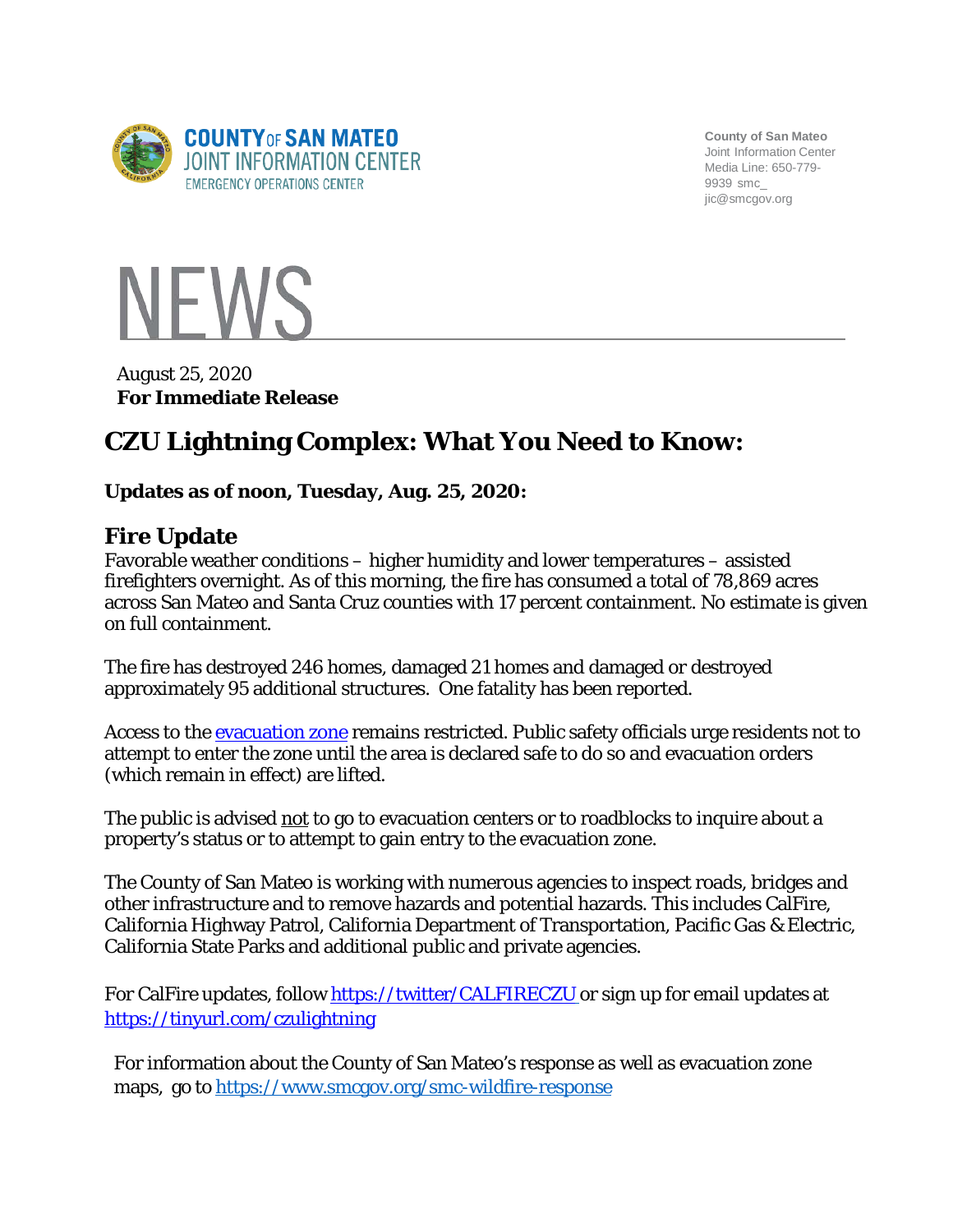# **Road Closures**

Numerous highways – including sections of Highway 1, Highway 84 and Highway 35 (Skyline Boulevard) – and local roads are closed in and near the fire zone. For a current list of closures, visit<https://www.smcgov.org/smc-wildfire-response#map>

# **Care and Shelter**

The County of San Mateo has established two evacuation centers:

- Half Moon Bay High School, 1 Lewis Foster Dr, Half Moon Bay
- San Mateo County Event Center, 1346 Saratoga Drive, San Mateo

#### **Donations**

New, unopened donations of diapers, baby formula and school supplies will be accepted starting today through Friday from 10 a.m. to 3 p.m. at the [San Mateo County Event](https://www.smcec.co/)  [Center,](https://www.smcec.co/) Expo Hall, 1346 Saratoga Drive, San Mateo.

For school supplies, day backs, pens, highlighters, notebooks, pencil sharpeners, markers and clipboards as well as small bottles of hand sanitizer are needed.

No other donations are being accepted as this time at any location.

The situation is fluid and, while we appreciate interest in donating, we are not equipped to accept, sort and distribute donations beyond what is requested at this time.

Financial donations can be sent to Puente de la Costa Sur or the American Red Cross or a charity of your choice. Donation Links:

American Red Cross Northern [California](https://www.redcross.org/local/california/northern-california-coastal.html) Coastal Regio[n](https://mailchi.mp/mypuente.org/fire-relief-200819?fbclid=IwAR2ZwI_3POQpielrGiMjPIeYZdqjlJEs-Z0WAk4rZH7NH1JB9XCzYWIWU4g) Puente de la Costa Sur [Emergency](https://mailchi.mp/mypuente.org/fire-relief-200819?fbclid=IwAR2ZwI_3POQpielrGiMjPIeYZdqjlJEs-Z0WAk4rZH7NH1JB9XCzYWIWU4g) Fire Relief Fund

# **Animal Care: Donations Needed**

Serving as an official animal evacuation center, the Cow Palace in Daly City is housing 296 animals ranging from horses and cows to llamas and peacocks.

Visit [www.cowpalace.com](http://www.cowpalace.com/) for a list of needs updated regularly.

If you have animals that need to be evacuated, please call 650-450-0516 to make arrangements with the San Mateo County Large Animal Evacuation Group or visit <https://smclaeg.org/>